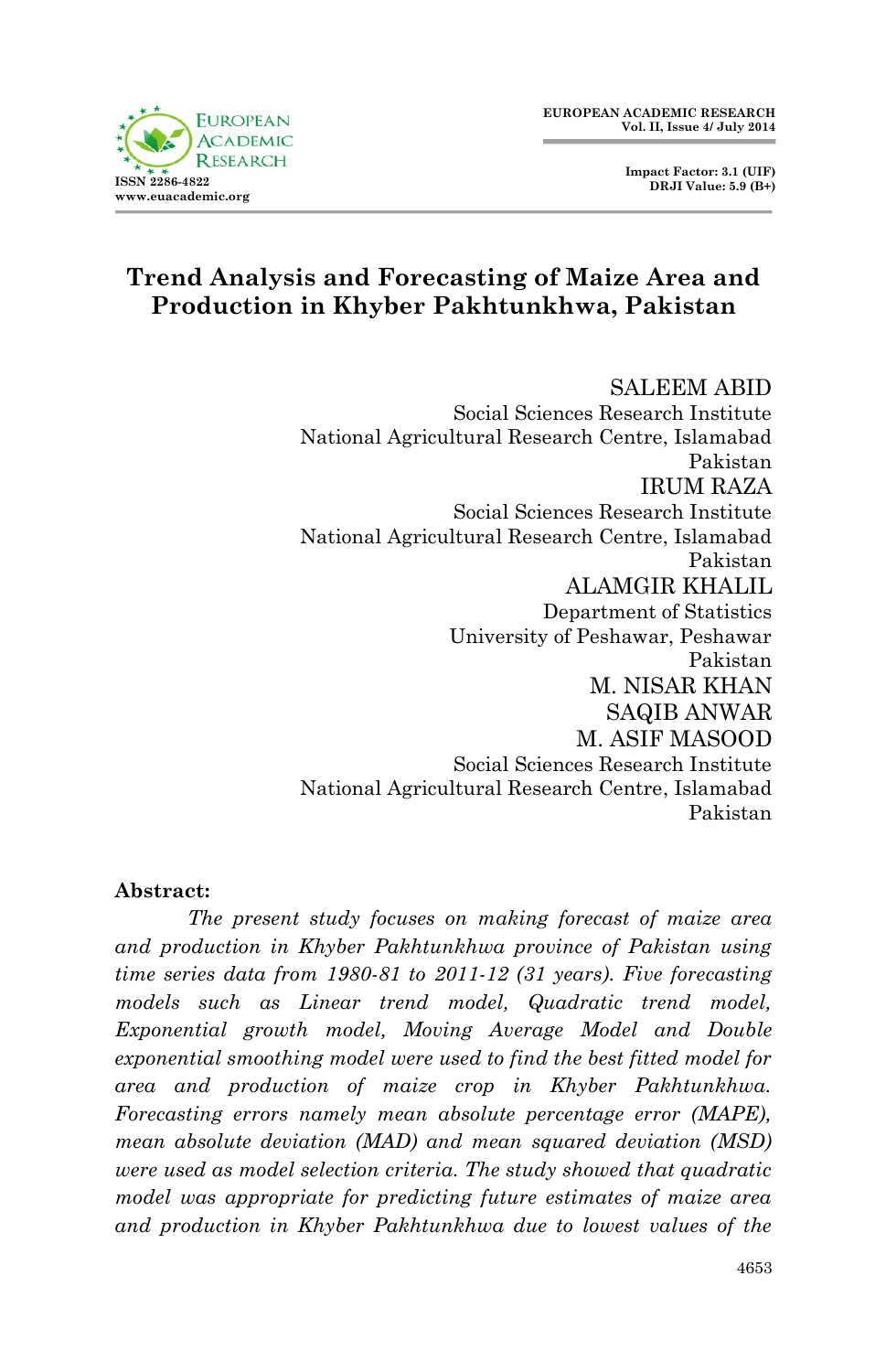*forecasting errors. The forecast values of both area and production depicted decreasing trend. The turn down in the area of maize may be due to the shifting of maize area to other Kharif crops. Making timely forecast of this crop will enable the policy makers and government to take wiser steps for enhancing maize production in Khyber*  Pakhtunkhwa and as a result increased production of maize will *definitely contribute in meeting the demands of this crop at provincial and national level.* 

**Key words:** Forecasting, maize, trend analysis, area and production

### **Introduction**

Maize is an important staple food in many countries of the world and the acreage and production of maize in the world have been increasing continuously. Though the acreages have not been so erratic, the production has been a bit volatile mainly due to the variations in the yield. The area under the maize is continuously increasing over the years. If we examine production figures, global maize production reached its high of 885.3 million tons during 2011 (FAO, 2013). The variations in production are mainly due to yield which is affected by a lot of factors. Factors like weather during crop growth, pest and disease attack, technological advances and development of new hybrids and varieties affect the yield of corn (Haradi, S. 2010).

In Pakistan, the bulk (99.8 percent) of the total production is produced by the two provinces, Punjab and Khyber Pakhtunkhwa. During 2011-12 in Pakistan, maize was sown on an area of 974.2 thousands hectares; with a total production of 3707 thousand tones. In Khyber Pakhtunkhwa during the same year total area under maize was 422.9 thousand hectares (43.41 % share in the country) with a total production of 740.5 thousand tones (19.98 % share in the country) (Table-1).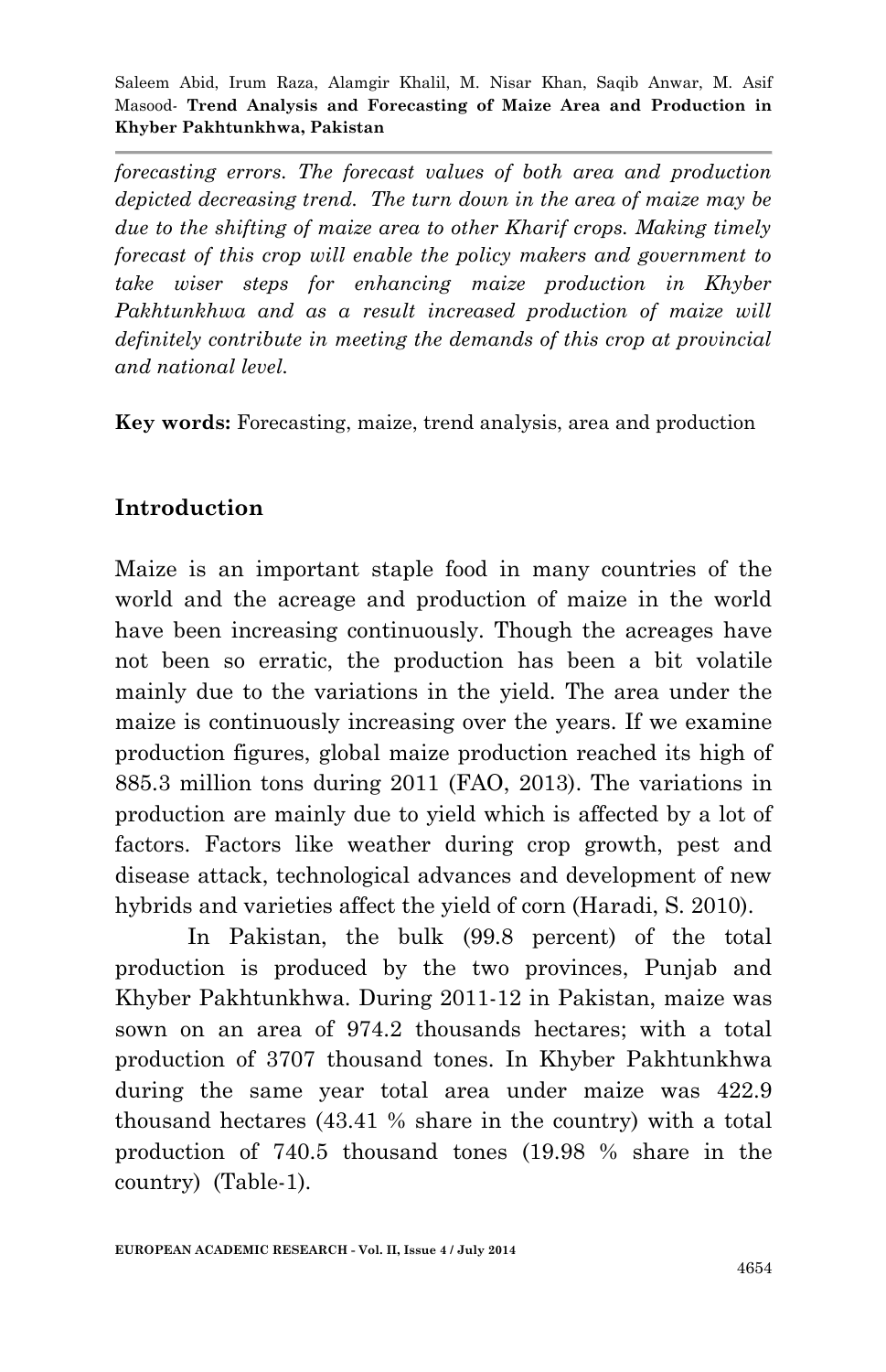| <b>Provinces</b>   | Area<br>(000)<br>hectares) | % Share in<br><b>Total Area</b> | Production<br>$(000 \text{ tones})$ | % Share in<br>Total<br>Production |
|--------------------|----------------------------|---------------------------------|-------------------------------------|-----------------------------------|
| Punjab             | 543.6                      | 55.80                           | 2959.2                              | 79.83                             |
| Khyber Pakhtunkhwa | 422.9                      | 43.41                           | 740.5                               | 19.98                             |
| Sindh              | 2.5                        | 0.26                            | 1.6                                 | 0.04                              |
| Baluchistan        | 5.2                        | 0.53                            | 5.7                                 | 0.15                              |
| Pakistan           | 974.2                      | 100.00                          | 3707                                | 100.00                            |

**Table-1: Area and production of maize and their Shares in Pakistan, 2011-12**

Source: GoKP, 2013

Government needs accurate and advance information about the status of all major crops such as wheat, rice maize etc ahead of harvest and till the availability of final estimates. Therefore, accurate forecasting of maize area and production may support the policy makers and planners for making policy decision regarding supply, demand and import of maize in the province. Many researchers have accomplished substantial of work on forecasting of area and yield of wheat and rice crop but very marginal work has been done on maize forecasting. A number of forecasting models for projecting the crop have been formulated earlier. A few of them are by Azhar et al (1973), Amir & Akhtar (1984), Falak Sher & Eatzaz Ahmad (2008) for wheat crop and Khan and Khan (1988), Maria and Tahir (2011) for rice crop, Niaz et al (2013) for lentil pulses, Asif and Anver (2004) for sugarcane crop, Badmus and Ariyo (2011) and Tahir and Habib (2013) for maize crop.

Keeping in view the importance of maize crop there is a need to forecast cultivation area and production of maize in Khyber Pakhtunkhwa. The main objective of this paper is therefore, to develop forecasting models for maize area and production in Khyber Pakhtunkhwa using past trends and based on the above forecasts, predict area and production of maize in the Khyber Pakhtunkhwa.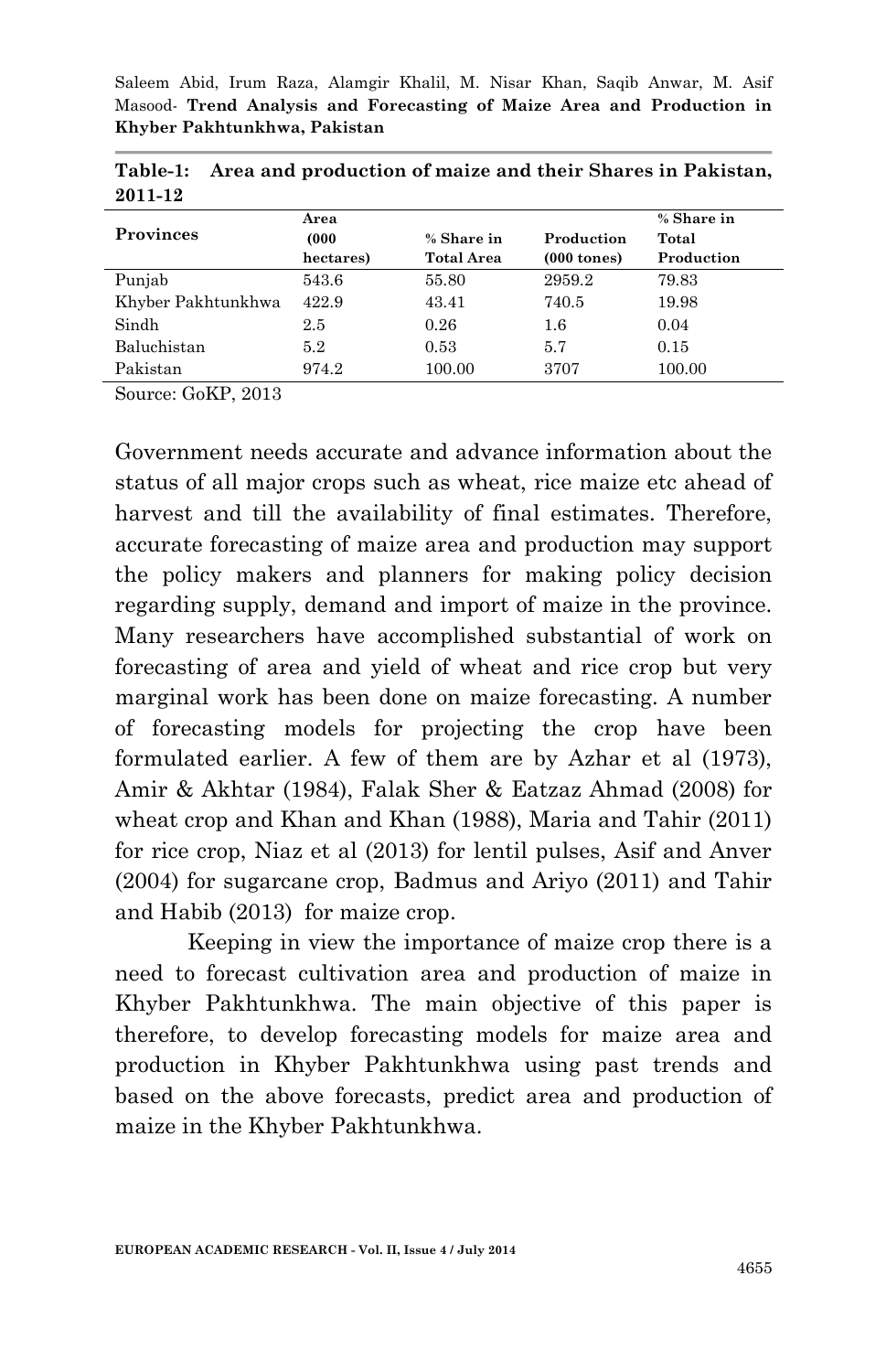# **Methodology**

The present study was conducted using time series data of maize area and production in Khyber Pakhtunkhwa province of Pakistan from 1980-81 to 2011-12 (31 years). The secondary data were collected from various issues of Crops Statistics of Khyber Pakhtunkhwa. Data was analyzed in Statistical software Minitab Version 16.

# **Analytic Techniques**

Five forecasting models such as Linear trend model, Quadratic trend model, Exponential growth model, Moving Average Model and Double exponential smoothing model were used to find the best fitted model for area and production of maize in Khyber Pakhtunkhwa. The general forms of these models as given in the (Minitab software 2013) are described below:

# **Forecasting Models**

- 1. **Linear Trend Model:**  $Y = b_0 + b_1 t$
- 2. **Quadratic Trend Model:**  $Y = b_0 + b_1 t + b_2 t^2$
- 3. **Exponential Growth Model:** Y=b<sub>0</sub> e<sup>b1t</sup>

where

 $Y = \text{area}$  and production of maize in KP;

 t = Trend which determines the tendency of time series data to increase or decrease over time and  $b_0$  and  $b_1$  are the parameters of the model.

# 4. **Moving Average Model**  $Y=\mu+\varepsilon_t+\alpha_1 \varepsilon_{t-1} + \ldots + \alpha_q \varepsilon_{t-q}$ where

 $\mu$  is the mean of the series, the  $\alpha_1$ , ...,  $\alpha_q$  are the parameters of the model and the  $\varepsilon_t$ ,  $\varepsilon_{t-1}$ ,...

are white noise error terms. The value of *q* is called the order of the moving average model.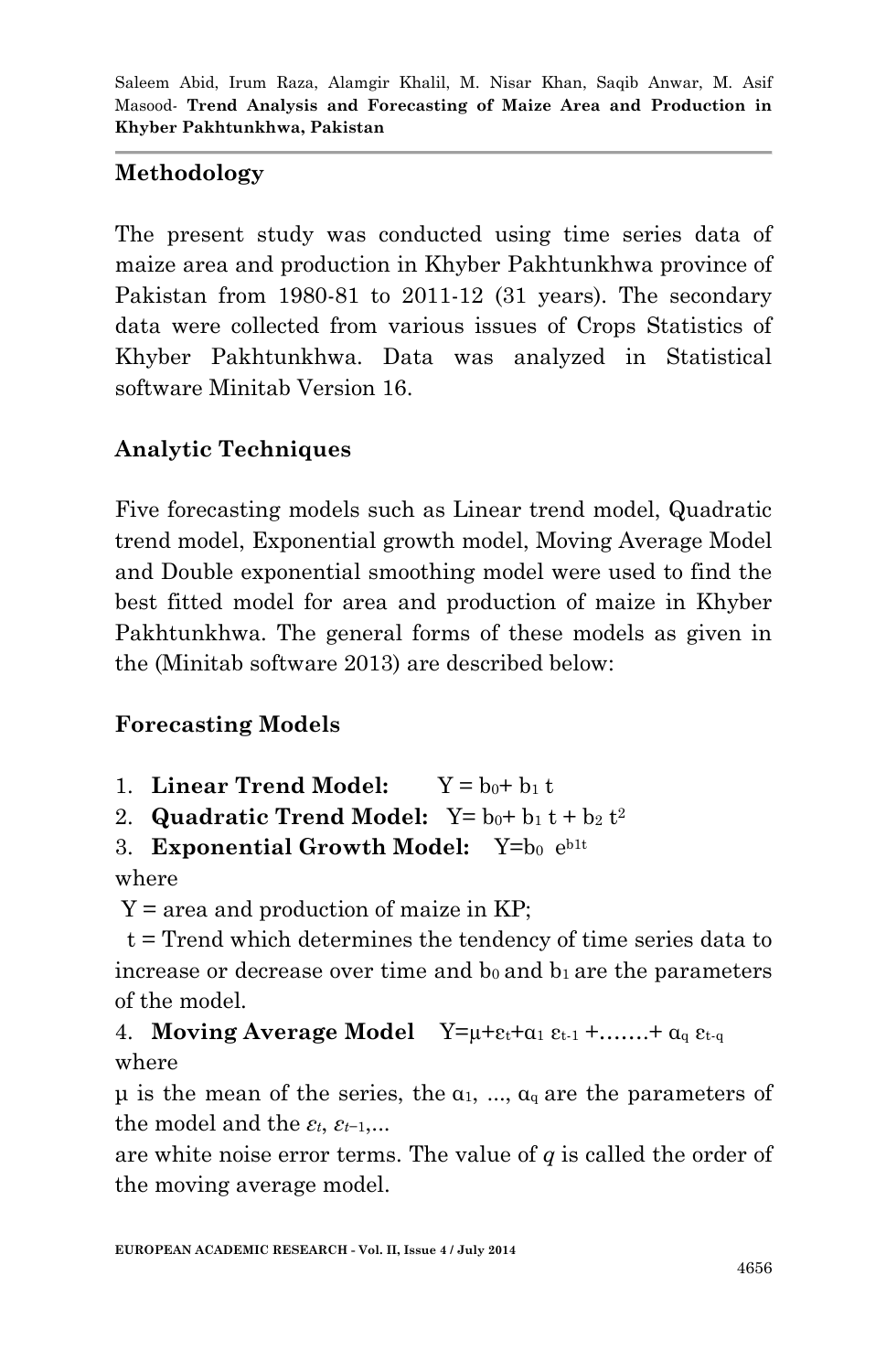### 5. **Double Exponential Smoothing Model**

The algebraic form of the linear exponential smoothing model can be expressed as follows:

S' denotes the singly smoothed series obtained by applying simple exponential smoothing to series Y. That is, the value of S' at period t is given by:

 $S'(t) = \alpha Y(t) + (1-\alpha)S'(t-1)$ 

Let S" denote the doubly smoothed series obtained by applying simple exponential smoothing

 $S''(t) = \alpha S'(t) + (1-\alpha)S''(t-1)$ 

Finally, the forecast  $\acute{Y}(t+1)$  is given by:

 $\acute{Y}(t+1) = a(t) + b(t)$ 

where:  $a(t) = 2S'(t) - S''(t)$  the estimated level at period t.

 $b(t) = (a/(1-a))(S'(t) - S''(t))$  the estimated trend at period t

## **Diagnostic Measures for the Selection of Best Forecasting Model**

Reliability of the forecasting methods was based on three accuracy measures also termed as forecasting errors. These measures include Mean Absolute Percentage error (MAPE), Mean Absolute Deviation (MAD) and Mean Squared Deviation (MSD). Mean Absolute Percentage Error (MAPE) measures the accuracy of fitted time series values. It expresses accuracy as a percentage. Mean Absolute Deviation (MAD) measures the accuracy of fitted time series values. It expresses accuracy in the same units as the data, which helps conceptualize the amount of error. Mean Squared Deviation (MSD) is always computed using the same denominator, regardless of the model. MSD is a more sensitive measure of an unusually large forecast error than MAD. Smaller values of all these measures indicate a good fitted Model with minimum forecasting errors (Karim et al., 2010). The best fitted Model for this study was Quadratic Model; and the stationary series of the data was used in the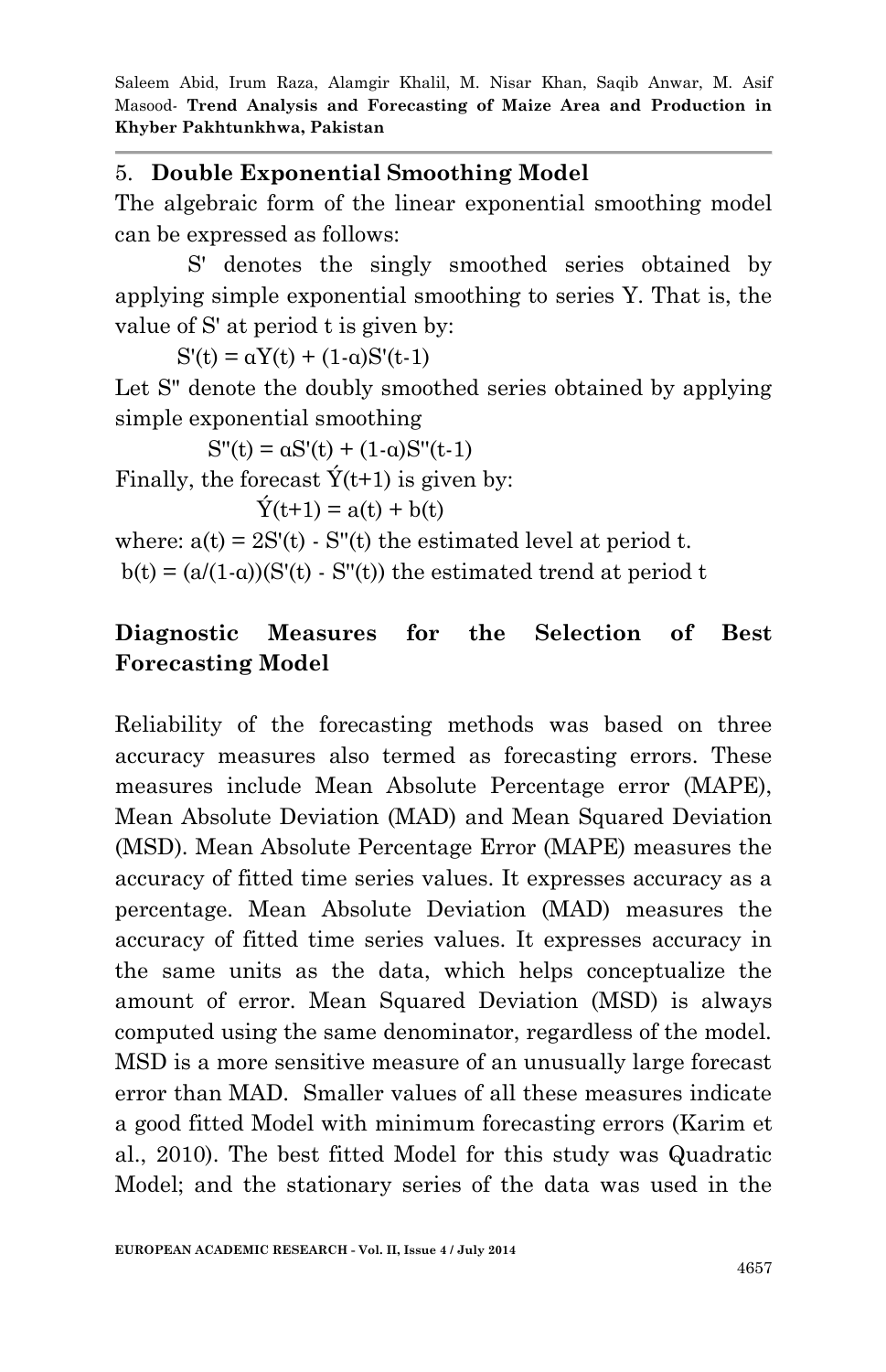model identification. This Model was also applied by Finger (2007) and applied for forecasting the area and production of Maize in Pakistan for the years 2012 to 2017 respectively.

## **Trend and rate of growth in Maize crop of Khyber Pakhtunkhwa**

Maize (*Zea mays* L.) is an exhaustive cereal crop. It is a multipurpose crop that provides food for human, feed for animals especially poultry and livestock and raw material for the industries (Khaliq *et al*., 2004). Maize is the second most important crop after wheat in the Khyber Pakhtunkhwa, and for much of the province, it is the dominant crop in the farming system (Byerlee and Sajidin, 1986). Table-3 indicates that maize was planted in Khyber Pakhtunkhwa in 1981-85 on an area of 420.4 thousand hectares with production of 534.2 thousand tones and yield 1272 kgs per hectare. In the year 2010-12 the maize area, production and yield was increased to 449.1 thousand hectares with an annual production of 814.2 thousand tones and yield 1809 kgs per hectare.

|              | Area           | Production    | Yield             |
|--------------|----------------|---------------|-------------------|
| Years        | '000' hectares | $'000'$ tones | (kgs per hectare) |
| 1981-85      | 420.4          | 534.2         | 1272              |
| 1986-90      | 473.8          | 675.8         | 1424              |
| 1991-95      | 519.8          | 781.2         | 1503              |
| 1996-00      | 534.0          | 820.0         | 1536              |
| 2001-05      | 517.6          | 875.0         | 1691              |
| 2006-10      | 489.7          | 863.0         | 1762              |
| $2010 - 12*$ | 449.1          | 814.2         | 1809              |

| Table-3:                     |  | Trend in area, production and yield of maize crop in KP, |  |  |  |  |
|------------------------------|--|----------------------------------------------------------|--|--|--|--|
| 1981-2012 $(5 - Yrs \; Avg)$ |  |                                                          |  |  |  |  |

Source: Various issues of Crops Statistics Khyber Pakhtunkhwa \*2-Yrs Average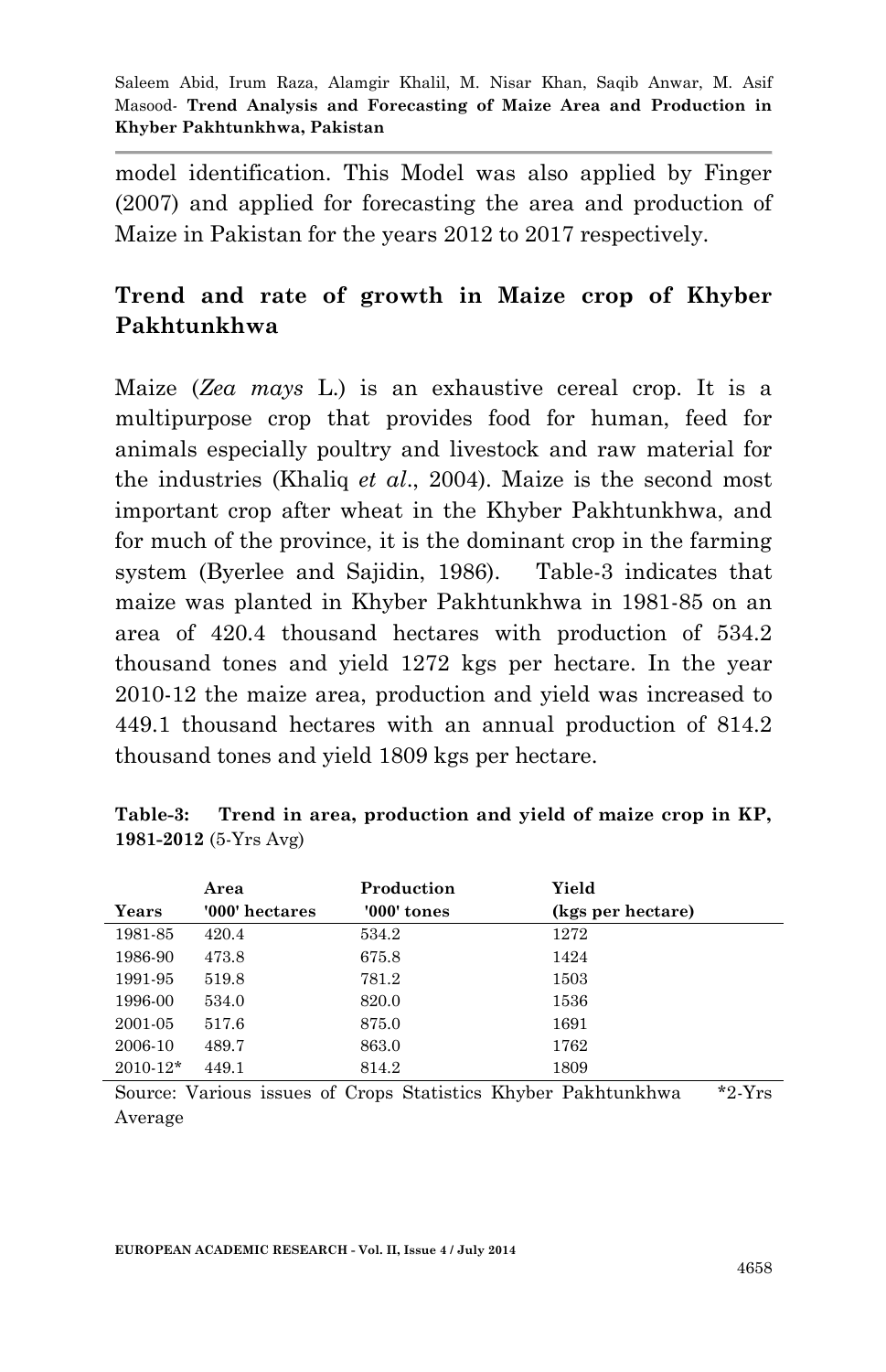## **Diagnostic Measures for the Selection of Best Fitted Model:**

To find the best fitted model for area and production of maize crop in Khyber Pakhtunkhwa different forecasting models such as Linear trend model, Quadratic trend model, Exponential growth model, Moving Average Model and Double exponential smoothing model were used. The Quadratic trend Model was best fitted for trend analysis of Maize area and production in Khyber Pakhtunkhwa on the basis of smaller values of accuracy measures (Karim et al., 2010), Ayesha Tahir, Nusrat Habib (2013). The Quadratic Model shows the small values of all accuracy measures like MAPE, MAD, MSD, so therefore this model is best fitted model and is being selected as a best model for forecasting. The diagnostic measures for the selection of best forecasting model for maize area and production in Khyber Pakhtunkhwa were summarized in Table-1 &2. It was revealed from the results that the value of forecasting errors were lowest for quadratic model and was consequently selected as a best fitting model for predicting maize area in Khyber Pakhtunkhwa. The area of maize is declining and that is apparent from (figure 1). Similarly the Quadratic model was also best fitted for maize production in Khyber Pakhtunkhwa as the value of forecasting errors were lowest so selected as a best fitting model for predicting maize production in Khyber Pakhtunkhwa. The same model was used by Tahir and Habib (2013) to forecast the area and production of maize crop in Pakistan. Results showed that Quadratic trend model was fit well to data. Some studies have been conducted for predicting future estimates of major and minor crops in Pakistan using the same model selection criteria. For instance Rani and Raza (2012) made use of trend analysis and double exponential smoothing method for price estimation of major pulses in Pakistan. Ayesha Tahir, Nusrat Habib (2013) used trend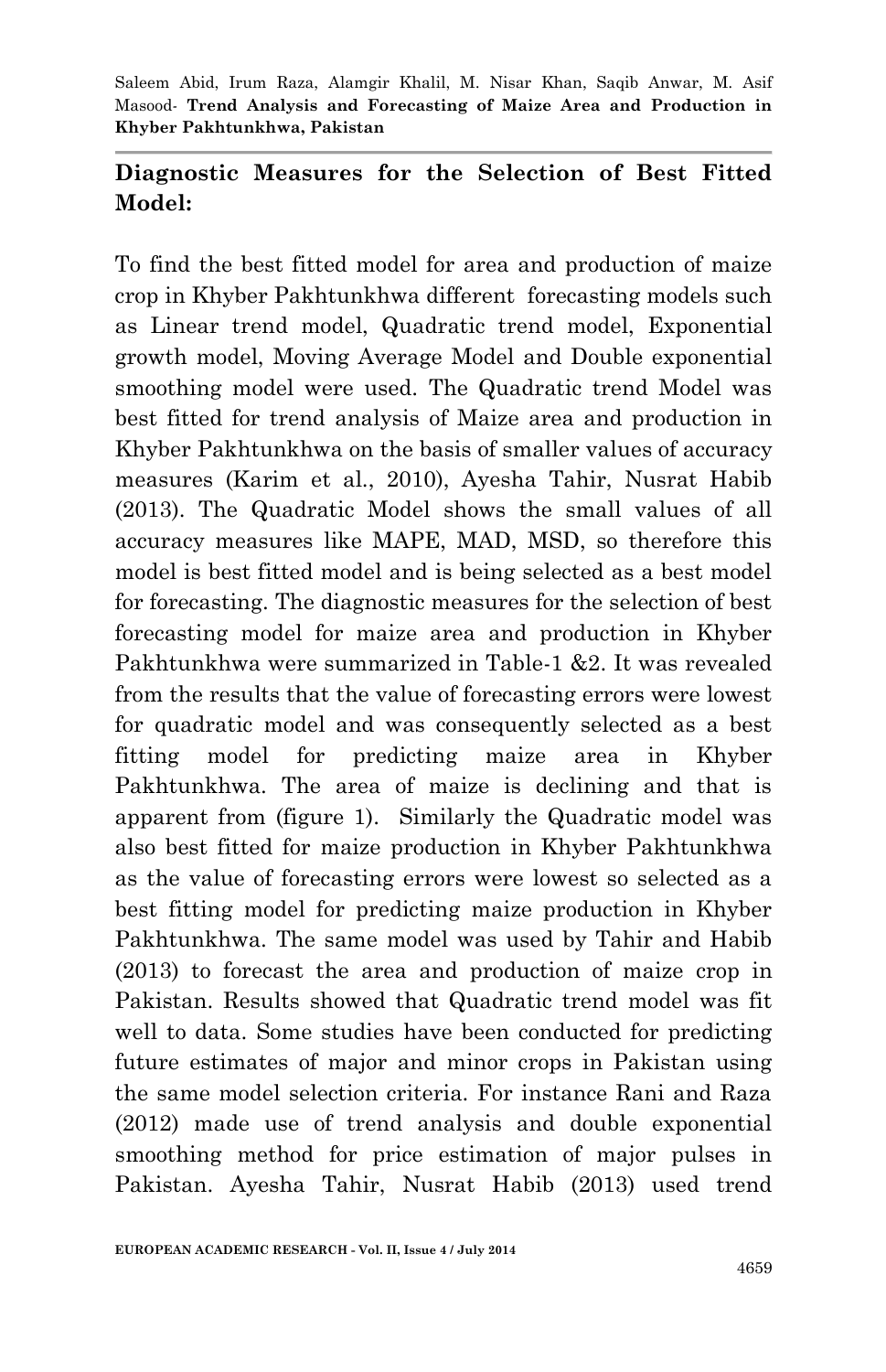analysis technique to forecast maize area and production in Pakistan. Results showed that Quadratic trend model was fit well to data.

**Table-1: Diagnostic measures for the selection of best fitted model for maize area in KP**

| <b>Forecasting models</b>          | Criteria    |            |            |  |
|------------------------------------|-------------|------------|------------|--|
|                                    | <b>MAPE</b> | <b>MAD</b> | <b>MSD</b> |  |
| Linear trend model                 | 7.13        | 33.58      | 1650.69    |  |
| Quadratic trend model              | 2.65        | 12.46      | 275.07     |  |
| Exponential growth model           | 7.20        | 34.03      | 1676.37    |  |
| Moving Average Model               | 3.58        | 16.75      | 688.16     |  |
| exponential<br>Double<br>smoothing | 3.541       | 16.64      | 464.02     |  |
| model                              |             |            |            |  |

Author's own calculation

#### **Table-2: Diagnostic measures for the selection of best fitted model for maize production in Khyber Pakhtunkhwa**

| <b>Forecasting models</b>          | Criteria    |            |            |
|------------------------------------|-------------|------------|------------|
|                                    | <b>MAPE</b> | <b>MAD</b> | <b>MSD</b> |
| Linear trend model                 | 8.11        | 58.30      | 4923.66    |
| Quadratic trend model              | 4.39        | 33.69      | 1938.74    |
| Exponential growth model           | 8.70        | 63.24      | 5844.46    |
| Moving Average model               | 6.34        | 49.40      | 4258.68    |
| Double exponential smoothing model | 5.78        | 44.16      | 3029.83    |

Author's own calculation

#### **Figure-1: Trend analysis plot for maize area in Khyber Pakhtunkhwa**

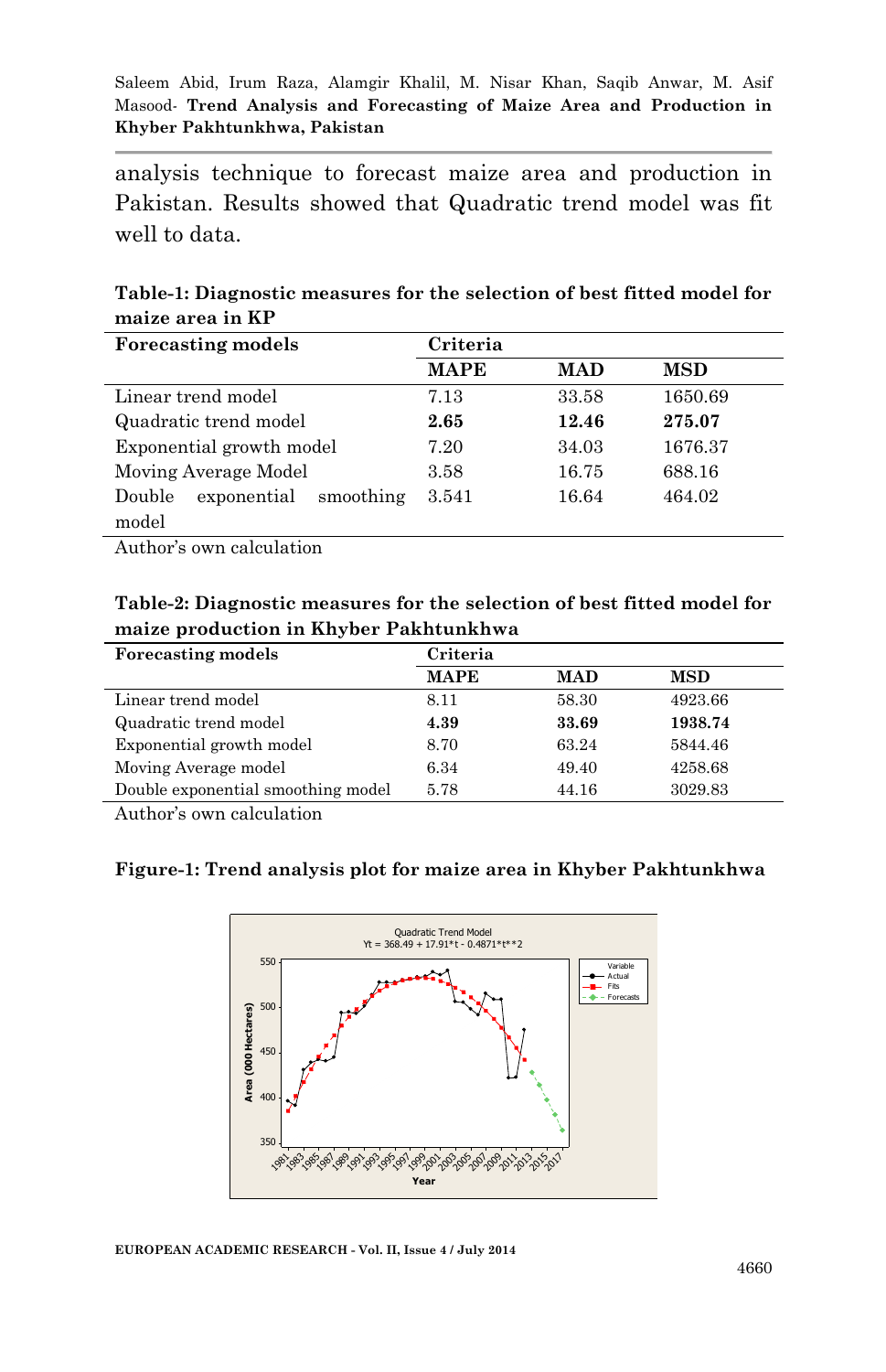**Figure-2: Trend analysis plot for maize production in Khyber Pakhtunkhwa**



Five years forecast values of maize area and production in Khyber Pakhtunkhwa were presented Table-3. The forecast values of maize area were 428.9, 414.3, 398.6, 381.9 and 364.2 thousand hectares and production 814.1, 801.0, 786.5, 770.5, 753.1 thousand tones for the year 2012-13 to 2016-17 respectively. The results indicated that the area under maize crop is declining gradually till 2016-17. It may be due to the shifting of maize area to other Kharif crops in the province. The production of maize is also decreasing due the corresponding decrease of maize area in Khyber Pakhtunkhwa. The same results were found by Tahir and Habib (2013) to forecast the area and production of maize crop in Pakistan. Results showed that Quadratic trend model was fit well to the maize data of Khyber Pakhtunkhwa.

**Table-3: Five years forecast of area and production of maize crop in Khyber Pakhtunkhwa**

| Years   | Area ('000' hectares) | Production ('000' tones) |
|---------|-----------------------|--------------------------|
| 2012-13 | 429.0                 | 814.1                    |
| 2013-14 | 414.3                 | 801.0                    |
| 2014-15 | 398.6                 | 786.5                    |
| 2015-16 | 381.9                 | 770.5                    |
| 2016-17 | 364.2                 | 753.1                    |

Source: Author's own calculation

**EUROPEAN ACADEMIC RESEARCH - Vol. II, Issue 4 / July 2014**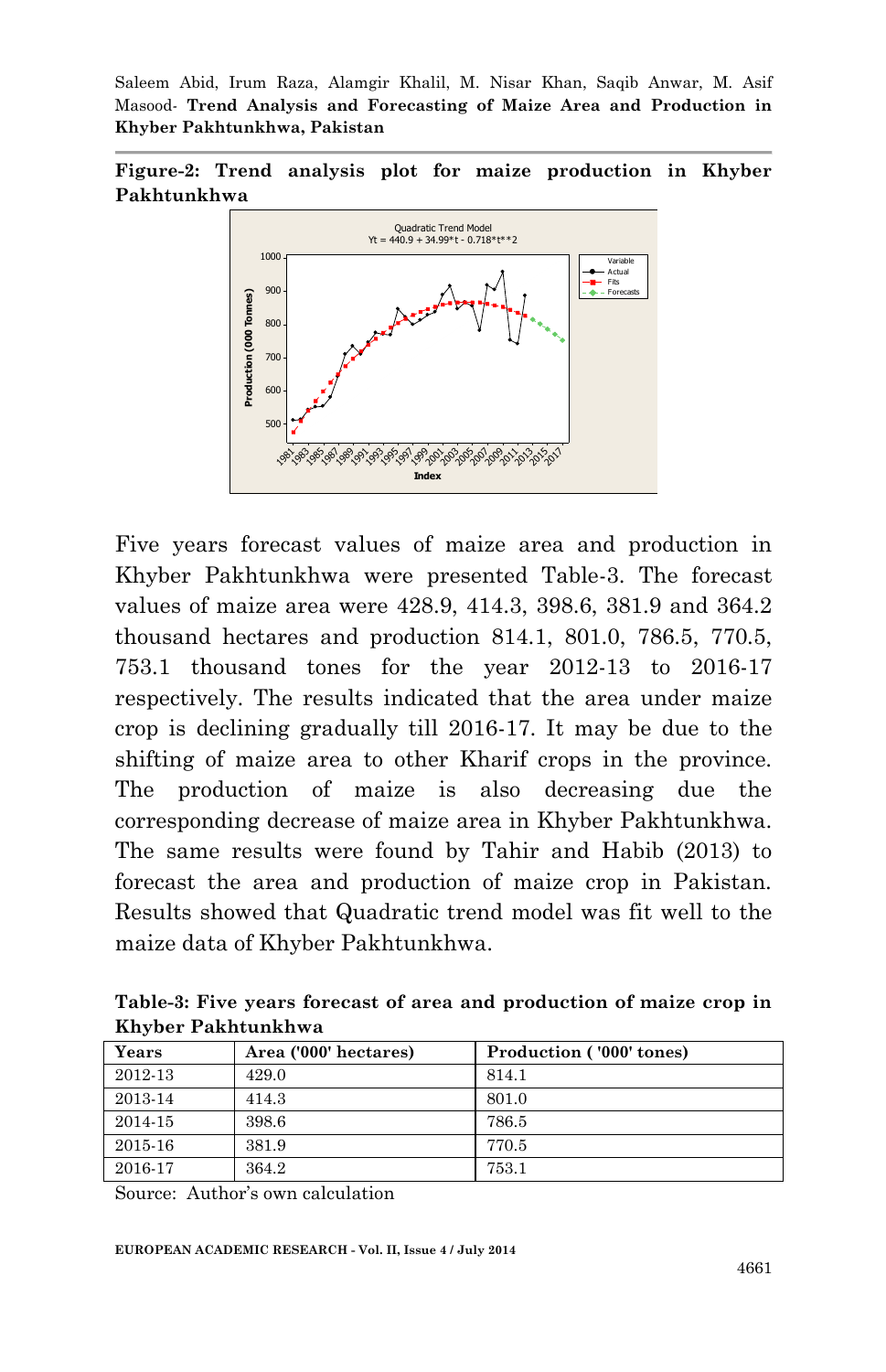#### **Conclusions and Recommendation**

The study showed that quadratic model was appropriate for predicting future estimates of maize area and production in Khyber Pakhtunkhwa due to lowest values of the forecasting errors. The forecast values of both area and production depicted decreasing trend. The turn down in the area of maize may be due to the shifting of maize area to other Kharif crops. The production of maize is also decreasing due the corresponding decrease of maize area in Khyber Pakhtunkhwa. Making timely forecast of this crop will enable the policy makers and government to take wiser steps for enhancing maize production in Khyber Pakhtunkhwa and as a result increased production of maize will definitely contribute in meeting the demands of this crop at provincial and national level.

#### **REFERENCES**

- Amir, P. and M.R. Akhtar. 1984. "A Model for Forecasting Wheat Production in the four provinces of Pakistan". Social Sciences Division, PARC.
- Asif, Masoood and Anver, Javed. 2004. "Forecast Models For Sugarcane in Pakistan." *Pak. J. Agri. Sci*. 41(1-2).
- Azhar, B.A., G.M. Chaudhry and M.A. Shafique. 1973. "A model for forecasting wheat production in the Punjab" *Q.J. PIDE* XIV(1): 407-414.
- Badmus, M.A. and O.S. Ariyo. 2011. "Forecasting Cultivated Areas and Production of Maize in Nigerian using ARIMA Model." *Asian Journal of Agricultural Sciences* 3(3):171-176.
- Byerlee, D. and Sajidin, H. 1986. "Maize Production in NWFP: A review of Technological Issues in Relation to Farmers' Circumstances." PARC/CIMMYT Paper No.86-1.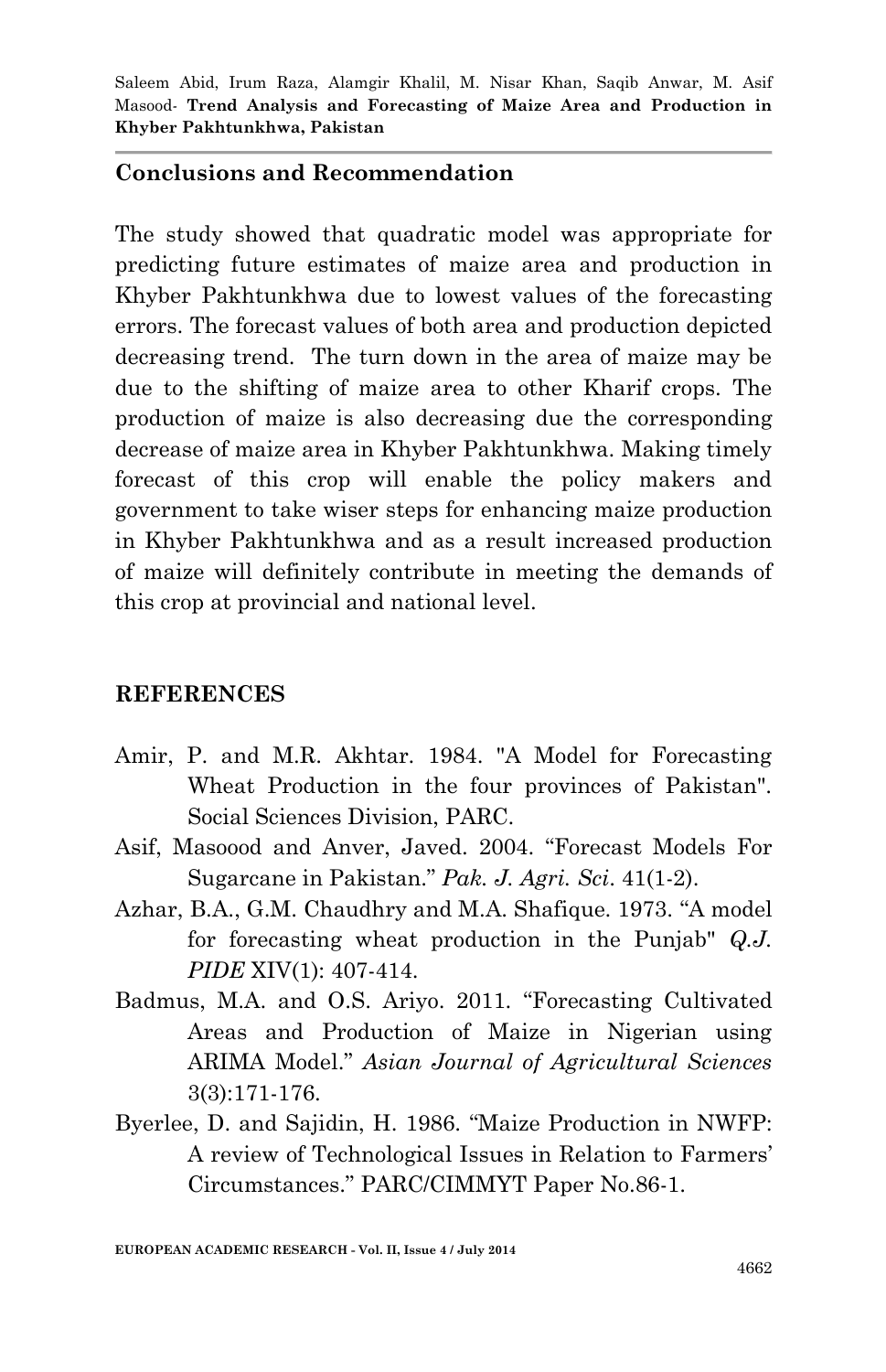- Falak, Sher and Eatzaz Ahmad. 2008. "Forecasting Wheat Production in Pakistan." *The Lahore Journal of Economics* 13 (1): 57-85
- FAO. 2013. Food and Agriculture Organization of the United Nations: Internet Database: www.fao.org. Retrieved 30.12.2013.
- Finger, R. 2007. "Evidence of Slowing Yield Growth- The example of Swiss Cereal Yield." Agri-food and Agrienvironmental Economics Group, ETH Zürich, Switzerland.
- Government of Khyber Pakhtunkhwa. 2013. Crops Statistics of Khyber Pakhtunkhwa, Crops Reporting Services, Agriculture, Livestock Cooperative Department, Peshawar (Various issues)
- Haradi, S. 2010. "Market dynamics and price forecasting of Maize in North."
- Karnataka An Application of ARIMA model. (Thesis) Department of Agribusiness Management College of Agriculture, University of Agricultural Sciences, Dharwad
- Karim, R. Awala, A. and Akhter, M. 2010. "Forecasting of Wheat production in Bangladesh." *Bangladesh J. Agric. Res.* 35(1): 17-28.
- Khaliq, T., T. Mahmood and A. Masood. 2004. "Effectiveness of farmyard manure, poultry manure and nitrogen for corn (Zea mays) productivity." *Int. J. Agric. Biol*. 2: 260-263.
- Khan, M. & N.A. Khan. 1988. "Rice forecast model of Pakistan." *Gomal Univ J. Res*. 8(1 & 2): 95-105.
- Maria Irfan, M. Irfan, M. Tahir. 2011. "Modeling the Province Wise Yield of Rice Crop in Pakistan Using GARCH Model." *International Journal of Science and Technology* 1(6): 224- 228.